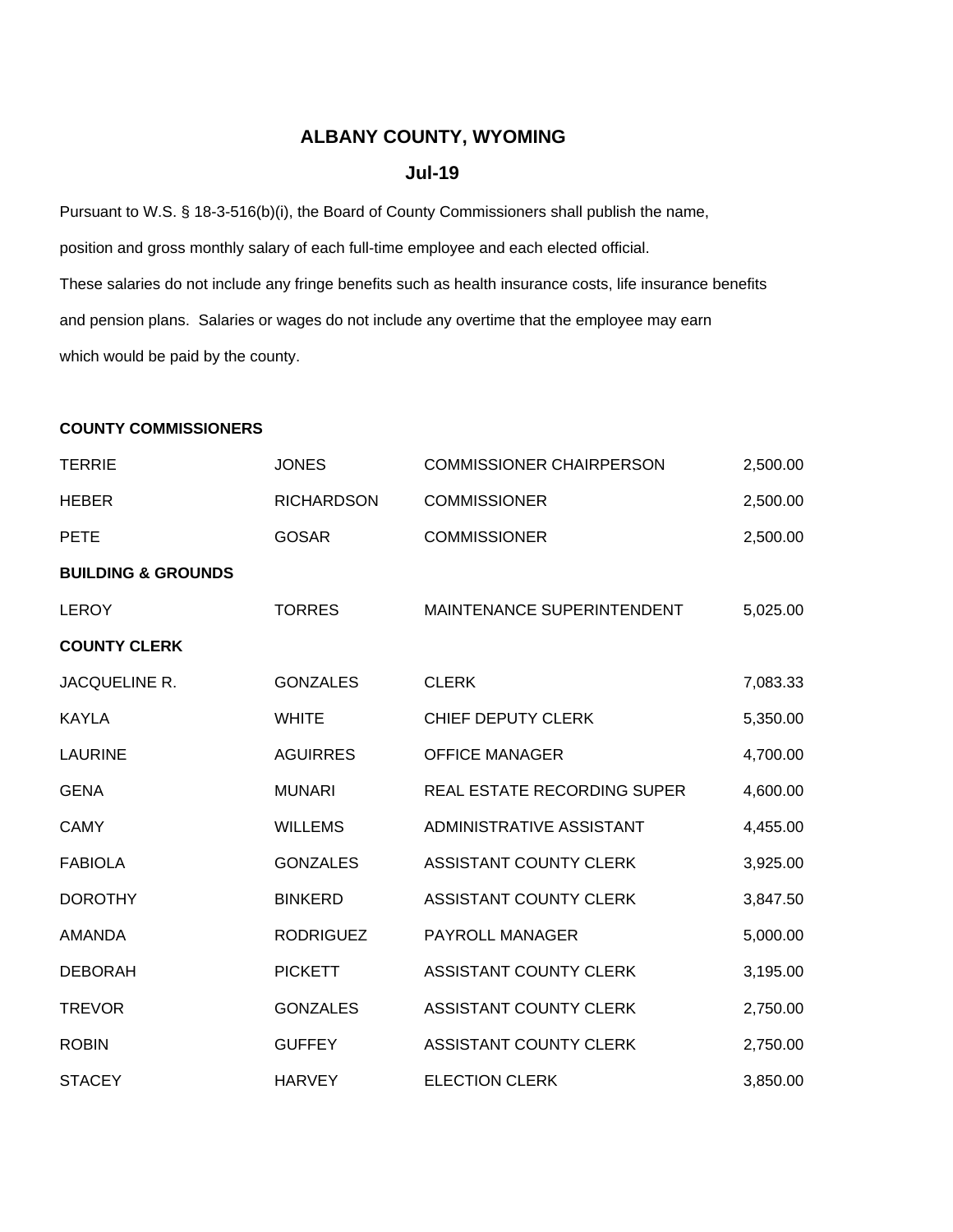| <b>TAYLOR</b>           | MONTGOMERY      | <b>ELECTION CLERK</b>               | 2,708.33 |
|-------------------------|-----------------|-------------------------------------|----------|
| <b>GRANTS</b>           |                 |                                     |          |
| <b>BILLIE</b>           |                 | VANLANDINGHAM GRANTS MANAGER        | 5,000.00 |
| <b>BAILEY</b>           | <b>QUICK</b>    | <b>GRANTS SPECIALIST</b>            | 3,956.66 |
| IT                      |                 |                                     |          |
| <b>ADAM</b>             | <b>WALES</b>    | IT PROJECT MANAGER                  | 5,721.50 |
| <b>DAVID</b>            | <b>HARRIS</b>   | IT PROJECT MANAGER                  | 5,721.50 |
| <b>HUMAN RESOURCES</b>  |                 |                                     |          |
| <b>CHRISTINA</b>        |                 | SNOWBERGER HUMAN RESOURCES DIRECTOR | 7,083.33 |
| <b>COUNTY TREASURER</b> |                 |                                     |          |
| <b>TRACY</b>            | <b>FLETCHER</b> | <b>TREASURER</b>                    | 7,083.33 |
| <b>SUNNY</b>            | <b>MADDEN</b>   | CHIEF DEPUTY TREASURER              | 3,958.33 |
| <b>JANET</b>            | <b>BROOK</b>    | <b>ACCOUNTING CLERK</b>             | 3,541.66 |
| <b>GAYLA</b>            | <b>BALDWIN</b>  | <b>ASSISTANT TREASURER</b>          | 2,925.00 |
| <b>VIRGINIA</b>         | <b>ALLEN</b>    | <b>ASSISTANT TREASURER</b>          | 2,500.00 |
| <b>JANET</b>            | <b>NORD</b>     | <b>ASSISTANT TREASURER</b>          | 2,500.00 |
| <b>LINDSEY</b>          | <b>WHITE</b>    | <b>ASSISTANT TREASURER</b>          | 2,500.00 |
| <b>COUNTY ASSESSOR</b>  |                 |                                     |          |
| <b>GRANT C.</b>         | <b>SHOWACRE</b> | <b>ASSESSOR</b>                     | 7,083.33 |
| <b>CHELSIE</b>          | <b>MATHEWS</b>  | <b>DEPUTY ASSESSOR</b>              | 5,133.33 |
| <b>KAREN</b>            | <b>BOWMAN</b>   | <b>GIS SPECIALIST</b>               | 4,325.00 |
| <b>BRANDACE</b>         | <b>PROULX</b>   | PROPERTY SPECIALIST                 | 3,358.33 |
| <b>CHRISTINA</b>        | <b>MATHEWS</b>  | <b>SENIOR FIELD APPRAISER</b>       | 3,450.00 |
| <b>HALLIE</b>           | <b>GARCIA</b>   | <b>FIELD APPRAISER</b>              | 3,125.00 |
| <b>MARCY</b>            | <b>LOE</b>      | PROPERTY SPECIALIST                 | 2,500.00 |
| <b>COUNTY SHERIFF</b>   |                 |                                     |          |
| DAVID S.                | O'MALLEY        | <b>SHERIFF</b>                      | 7,083.33 |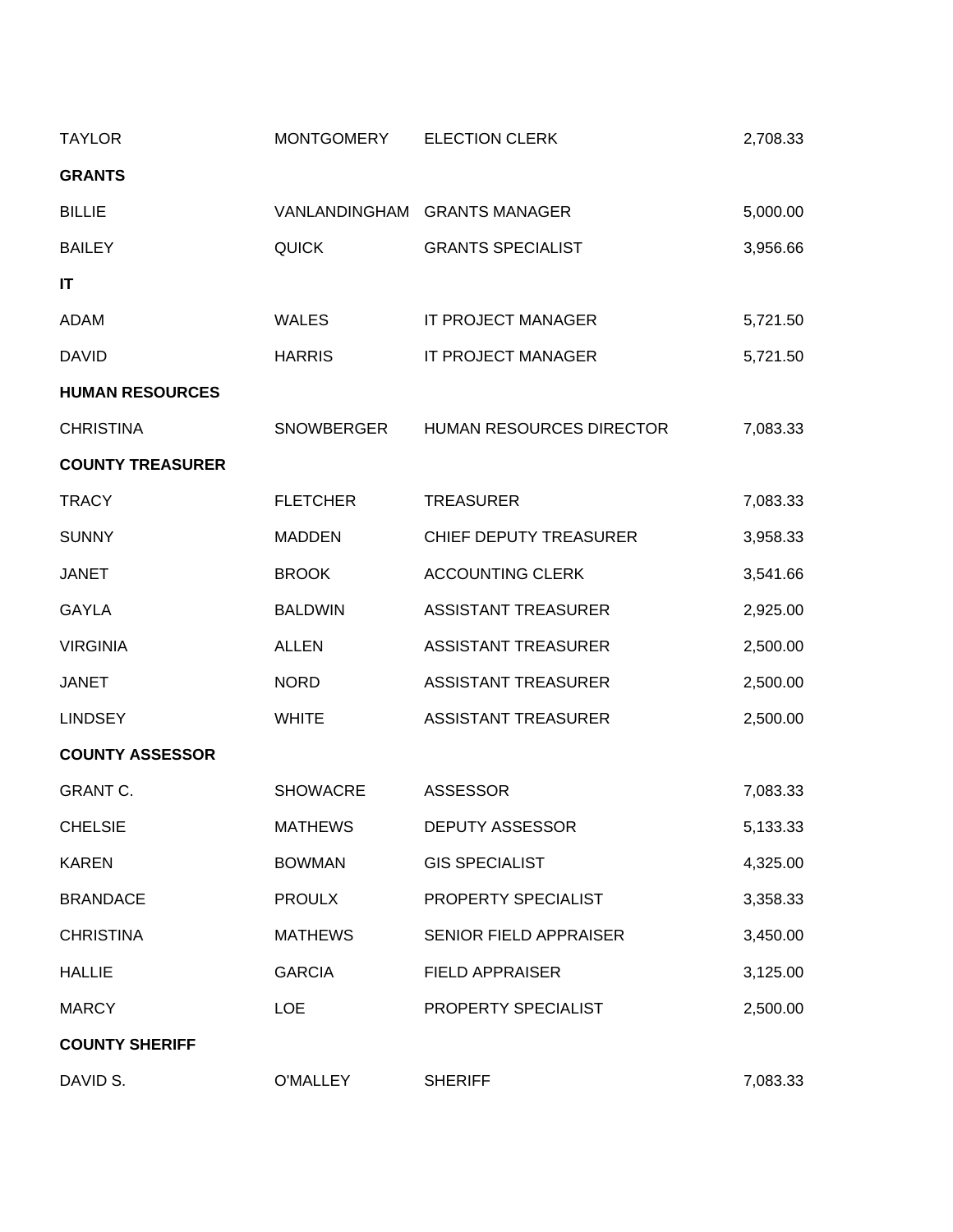| <b>JOSHUA</b>                  | <b>DEBREE</b>     | <b>UNDERSHERIFF</b>      | 6,716.66 |
|--------------------------------|-------------------|--------------------------|----------|
| <b>JOHN</b>                    | <b>BEESTON</b>    | PATROL LIEUTENANT        | 6,158.33 |
| <b>WILLIAM</b>                 | <b>MEYER</b>      | DETECTIVE SERGEANT       | 5,825.00 |
| <b>CHRISTIAN</b>               | <b>HANDLEY</b>    | PATROL SERGEANT          | 5,275.00 |
| <b>JEFFREY</b>                 | <b>MCKINNEY</b>   | PATROL CORPORAL          | 4,800.00 |
| <b>JEREMY</b>                  | <b>HUSTON</b>     | PATROL CORPORAL          | 4,800.00 |
| <b>BRENDON</b>                 | <b>CURTIS</b>     | PATROL CORPORAL          | 4,800.00 |
| <b>DEREK</b>                   | <b>COLLING</b>    | PATROL CORPORAL          | 4,608.33 |
| <b>KEVIN</b>                   | <b>LUNDAHL</b>    | PATROL DEPUTY            | 4,328.16 |
| <b>GUY</b>                     | <b>MORROW</b>     | PATROL DEPUTY            | 4,328.16 |
| <b>AARON</b>                   | <b>GALLEGOS</b>   | PATROL DEPUTY            | 4,328.16 |
| <b>JEFFREY</b>                 | <b>DONNELL</b>    | PATROL DEPUTY            | 4,328.16 |
| <b>EDWARD ACE II</b>           | <b>ROSIER</b>     | PATROL DEPUTY            | 4,328.16 |
| <b>DARAN</b>                   | <b>OLAVESON</b>   | PATROL DEPUTY            | 4,137.66 |
| <b>WILLIAM</b>                 | <b>YATES</b>      | PATROL DEPUTY            | 4,137.66 |
| <b>CHRISTOPHER</b>             | CARROLL           | PATROL DEPUTY            | 4,137.66 |
| <b>NICHOLAS</b>                | <b>MCGLOCKLIN</b> | PATROL DEPUTY            | 4,137.66 |
| JAY                            | <b>PEYTON</b>     | PATROL DEPUTY            | 4,137.66 |
| <b>ZEBULON</b>                 | <b>GLADNEY</b>    | PATROL DEPUTY            | 4,137.66 |
| <b>DREW</b>                    | <b>SEIDL</b>      | PATROL DEPUTY            | 3,944.64 |
| <b>JASON</b>                   | <b>CARTER</b>     | PATROL DEPUTY            | 3,944.64 |
| <b>ANDREA</b>                  | <b>MCGLOCKLIN</b> | <b>OFFICE MANAGER</b>    | 3,533.33 |
| <b>REBECCA</b>                 | <b>HAYES</b>      | ASSISTANT OFFICE MANAGER | 3,296.55 |
| <b>PETERSON</b>                | <b>ROBERT</b>     | <b>CIVIL PROCESSOR</b>   | 2,358.33 |
| <b>COUNTY DETENTION CENTER</b> |                   |                          |          |
| <b>BENJAMIN</b>                | <b>FRITZEN</b>    | DETENTION LIEUTENANT     | 6,029.16 |
| <b>NICOLE</b>                  | <b>TRAMPE</b>     | DETENTION SERGEANT       | 5,466.66 |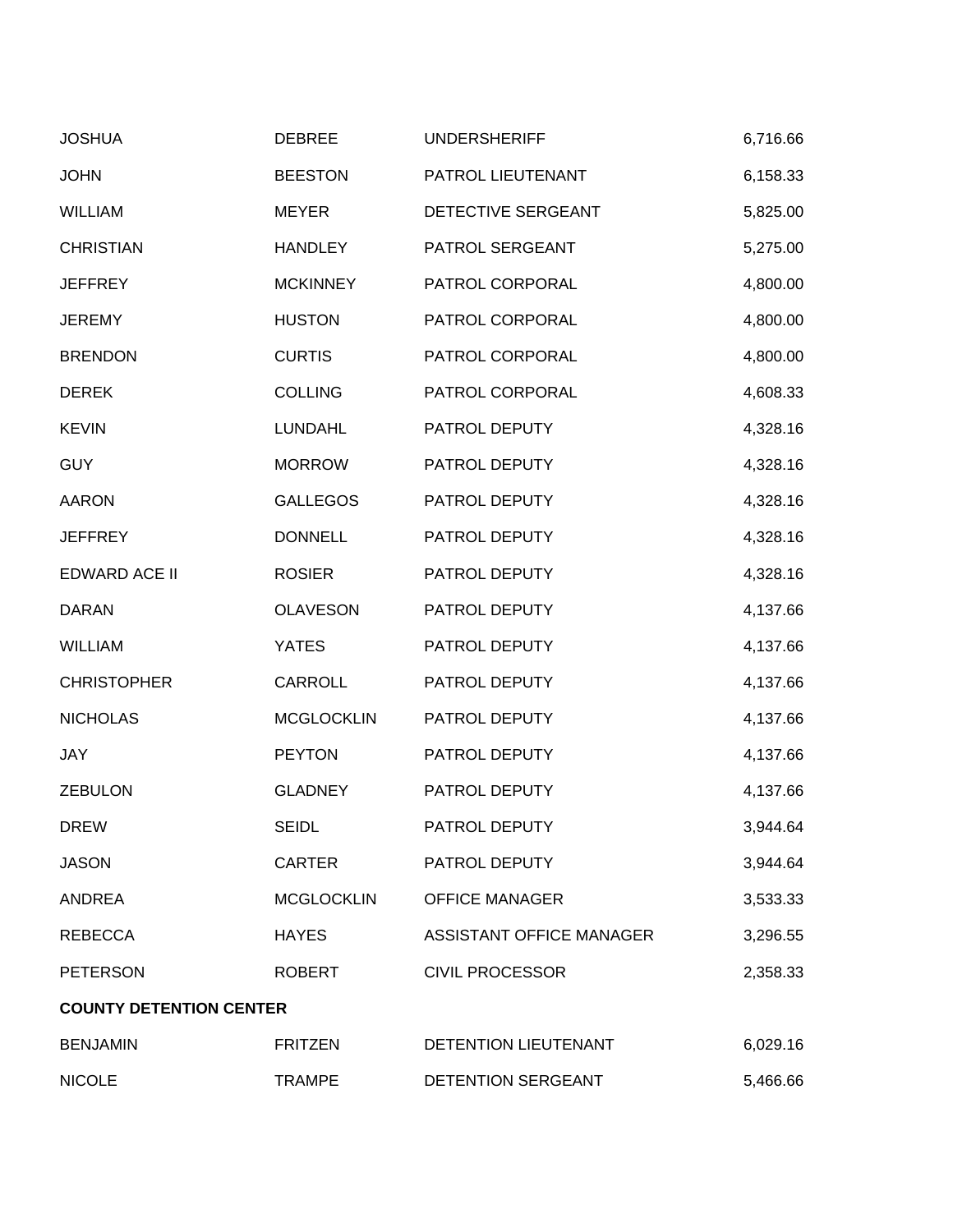| <b>ERIC</b>        | <b>VIGIL</b>      | DETENTION CORPORAL           | 5,075.00 |
|--------------------|-------------------|------------------------------|----------|
| <b>ROBERT</b>      | <b>NIELSON</b>    | DETENTION CORPORAL           | 4,608.33 |
| <b>RICKY</b>       | <b>PULS</b>       | DETENTION CORPORAL           | 4,608.33 |
| <b>MATTHEW</b>     | <b>FERGUSON</b>   | DETENTION CORPORAL           | 4,344.53 |
| <b>MICHELLE</b>    | <b>PERUE</b>      | DETENTION DEPUTY             | 4,712.81 |
| <b>TIMOTHY</b>     | <b>TAYLOR</b>     | DETENTION DEPUTY             | 4,712.81 |
| <b>DUSTY</b>       | <b>PARKER</b>     | DETENTION DEPUTY             | 4,328.16 |
| <b>ADAM</b>        | <b>DEAN</b>       | DETENTION DEPUTY             | 4,328.16 |
| <b>JESSE</b>       | <b>SHENEFELT</b>  | DETENTION DEPUTY             | 3,944.64 |
| <b>KODY</b>        | <b>SMITH</b>      | DETENTION DEPUTY             | 3,944.64 |
| <b>JUSTIN</b>      | <b>KREIN</b>      | <b>DETENTION DEPUTY</b>      | 3,944.64 |
| ADAM               | <b>SHEETS</b>     | DETENTION DEPUTY             | 3,944.64 |
| <b>MICHAEL</b>     | <b>YERK</b>       | DETENTION DEPUTY             | 3,944.64 |
| <b>REBECKA</b>     | <b>LUBBERS</b>    | DETENTION DEPUTY             | 3,772.97 |
| <b>CHRISTOPHER</b> | <b>ASHWORTH</b>   | DETENTION DEPUTY             | 3,772.97 |
| <b>CARLEE</b>      | <b>HUTCHINSON</b> | DETENTION DEPUTY             | 3,772.97 |
| <b>NATHAN</b>      | <b>HAYES</b>      | DETENTION DEPUTY             | 3,772.97 |
| <b>TIMOTHY</b>     | <b>MENDOZA</b>    | DETENTION DEPUTY             | 3,637.50 |
| <b>DEKODA</b>      | <b>BARNETT</b>    | DETENTION DEPUTY             | 3,772.97 |
| <b>ALEC</b>        | <b>MCKILLIP</b>   | DETENTION DEPUTY             | 3,637.50 |
| <b>EDWARD</b>      | <b>VON HOENE</b>  | DETENTION DEPUTY             | 3,637.50 |
| <b>ASHLEY</b>      | <b>URMAN</b>      | DETENTION DEPUTY             | 3,637.50 |
| <b>EUGENE</b>      | <b>OLSON</b>      | <b>DETENTION MAINTENANCE</b> | 3,833.33 |
| <b>MICHELLE</b>    | <b>BLAIR</b>      | <b>COOK</b>                  | 2,426.62 |
| <b>MARY JO</b>     | <b>SMITH</b>      | <b>COOK</b>                  | 2,946.61 |
| <b>MARIE</b>       | <b>HELTON</b>     | <b>COOK</b>                  | 2,426.62 |
| <b>JAMES</b>       | <b>FOERSTER</b>   | <b>COOK</b>                  | 2,426.62 |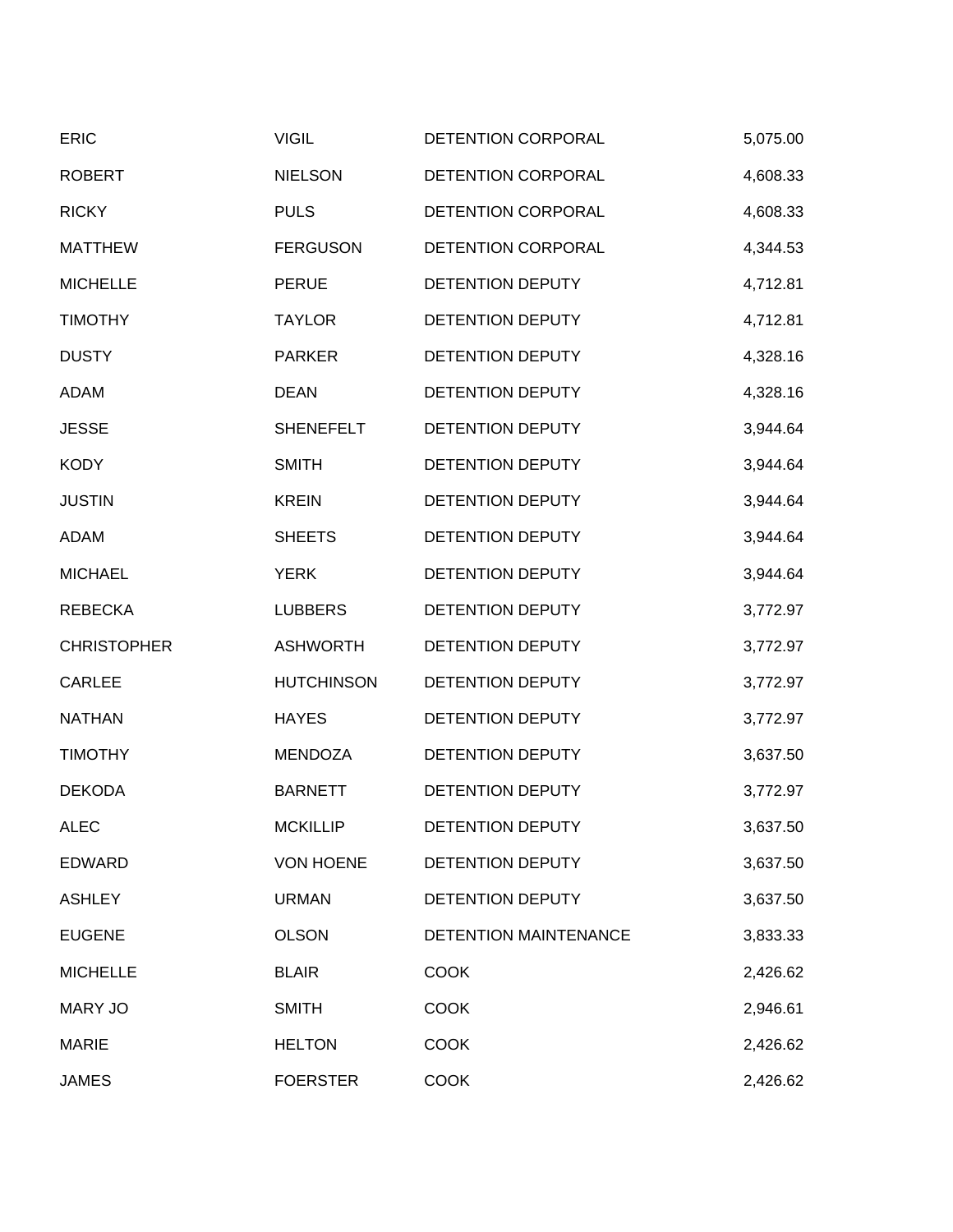# **COUNTY ATTORNEY**

| <b>PEGGY</b>                          | <b>TRENT</b>     | <b>ATTORNEY</b>                   | 7,916.66 |
|---------------------------------------|------------------|-----------------------------------|----------|
| <b>CHERYL</b>                         | <b>BROME</b>     | DEPUTY ATTORNEY                   | 5,333.33 |
| <b>JOEL</b>                           | <b>DEFEBAUGH</b> | <b>DEPUTY ATTORNEY</b>            | 5,166.66 |
| <b>BENJAMIN</b>                       | <b>HARWICH</b>   | <b>DEPUTY ATTORNEY</b>            | 5,666.66 |
| TY                                    | <b>PETERSON</b>  | <b>DEPUTY ATTORNEY</b>            | 5,772.13 |
| <b>MANDY</b>                          | <b>MACKENZIE</b> | <b>DEPUTY ATTORNEY</b>            | 4,833.33 |
| <b>MELISSA</b>                        | <b>IRVINE</b>    | <b>LEGAL ASSISTANT</b>            | 4,761.66 |
| <b>SAUNDRA</b>                        | <b>CHAVEZ</b>    | <b>LEGAL ASSISTANT</b>            | 4,583.33 |
| <b>TY'LENE</b>                        | <b>JACKSON</b>   | <b>LEGAL ASSISTANT</b>            | 4,333.33 |
| <b>CRIME VICTIM WITNESS</b>           |                  |                                   |          |
| <b>BECKY</b>                          | <b>FARLEY</b>    | <b>VICTIM WITNESS ATTORNEY</b>    | 6,416.66 |
| <b>FAWN</b>                           | <b>JOHNSON</b>   | <b>VICTIM WITNESS COORDINATOR</b> | 4,583.33 |
| <b>KAROLYN</b>                        | <b>HACKBARTH</b> | <b>VICTIM WITNESS COORDINATOR</b> | 3,750.00 |
| <b>LAURA</b>                          | <b>CUNDY</b>     | <b>VICTIM WITNESS COORDINATOR</b> | 3,250.00 |
| <b>GIS</b>                            |                  |                                   |          |
| <b>ALAN</b>                           | <b>FRANK</b>     | <b>GIS DIRECTOR</b>               | 7,083.33 |
| <b>COUNTY PLANNER</b>                 |                  |                                   |          |
| <b>DAVID</b>                          | <b>GERTSCH</b>   | PLANNING DIRECTOR                 | 7,083.33 |
| <b>CHRISTOPHER</b>                    | <b>VAN AKEN</b>  | <b>ASSISTANT PLANNER</b>          | 3,890.00 |
| <b>JENNA</b>                          | <b>STRAIN</b>    | <b>OFFICE MANAGER</b>             | 2,733.33 |
| <b>COUNTY CORONER</b>                 |                  |                                   |          |
| <b>JENNIFER</b>                       | <b>GRAHAM</b>    | <b>CORONER</b>                    | 3,750.00 |
| <b>COOPERATIVE EXTENSION</b>          |                  |                                   |          |
| <b>SARAH</b>                          | <b>GONZALEZ</b>  | ADMINISTRATIVE ASSISTANT          | 2,708.33 |
| <b>COUNTY CLERK OF DISTRICT COURT</b> |                  |                                   |          |
| <b>STACY</b>                          | LAM              | CLERK OF DISTRICT COURT           | 7,083.33 |
| <b>MICHELLE</b>                       | <b>TRABING</b>   | CHIEF DEPUTY                      | 4,073.36 |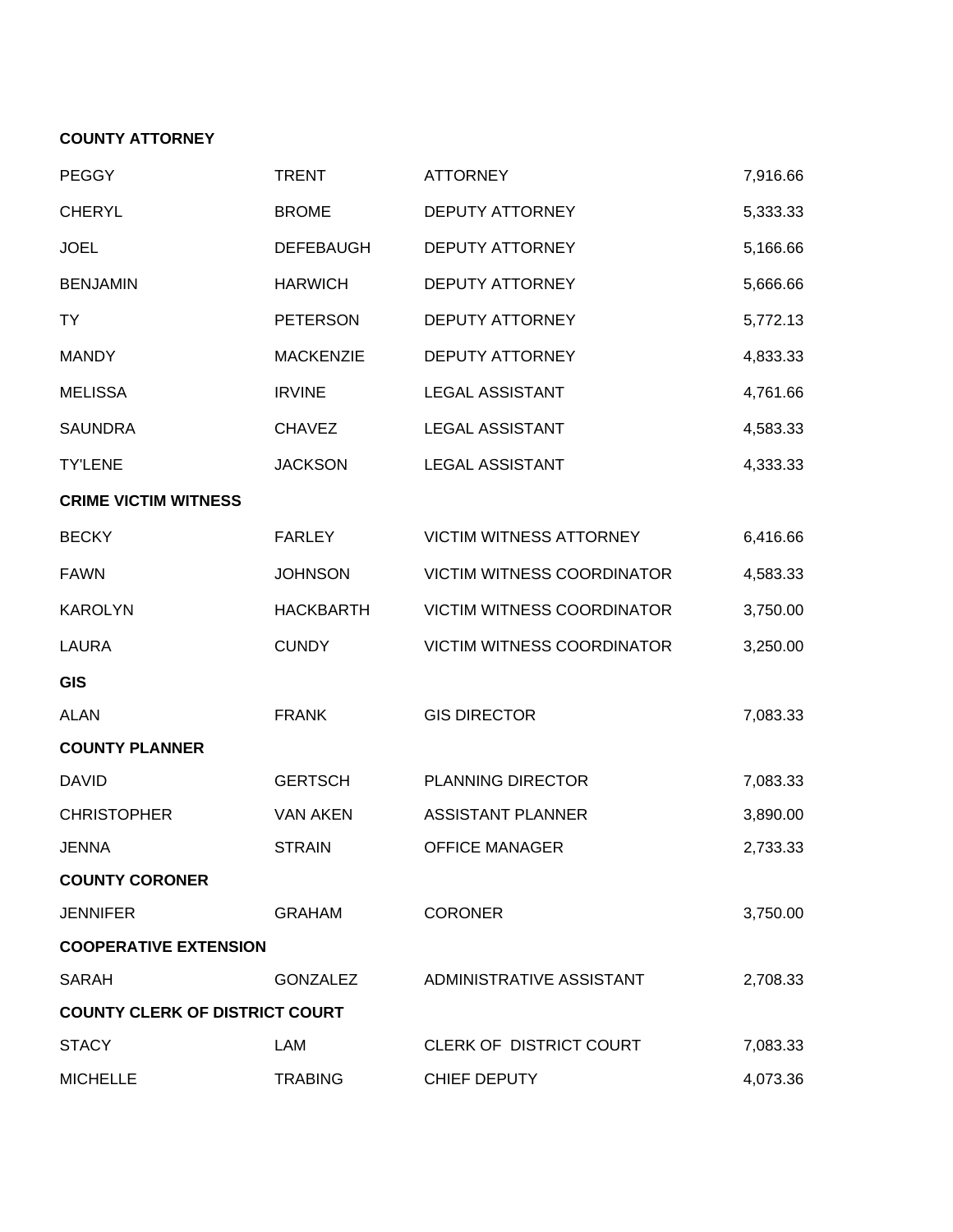| <b>CATHERINE</b>                          | <b>ROYBAL</b>   | <b>DEPUTY</b>              | 5,100.00 |
|-------------------------------------------|-----------------|----------------------------|----------|
| <b>DWAIN</b>                              | <b>STREETER</b> | <b>DEPUTY</b>              | 3,747.50 |
| <b>DARCI</b>                              | <b>BOYD</b>     | <b>DEPUTY</b>              | 3,166.67 |
| <b>VACANT</b>                             |                 | <b>DEPUTY</b>              |          |
| <b>COURT SUPERVISED TREATMENT PROGRAM</b> |                 |                            |          |
| AMY                                       | <b>TERRELL</b>  | COURT SUPERVISED TREATMENT | 6,458.33 |
| <b>CLAIRE</b>                             | <b>FLAHERTY</b> | <b>CASE MANGER</b>         | 3,296.54 |
| <b>VACANT</b>                             |                 | PEER SPECIALIST            | 2,500.00 |
| <b>COUNTY ROAD &amp; BRIDGE</b>           |                 |                            |          |
| <b>JAMES</b>                              | <b>FISHER</b>   | <b>SUPERINTENDENT</b>      | 7,083.33 |
| JOHN A.                                   | <b>LEAZENBY</b> | <b>EQUIPMENT OPERATOR</b>  | 4,447.01 |
| <b>DAVID</b>                              | <b>DUNBAR</b>   | <b>EQUIPMENT OPERATOR</b>  | 4,544.90 |
| <b>RANDY</b>                              | <b>DERR</b>     | <b>EQUIPMENT OPERATOR</b>  | 4,133.36 |
| <b>RAMON</b>                              | SANDOVAL        | <b>EQUIPMENT OPERATOR</b>  | 3,693.12 |
| <b>ROCKY</b>                              | <b>BREWER</b>   | <b>EQUIPMENT OPERATOR</b>  | 3,896.91 |
| <b>EUGENE</b>                             | <b>BUDNICK</b>  | <b>EQUIPMENT OPERATOR</b>  | 3,646.70 |
| <b>RONNY</b>                              | <b>NEWKIRK</b>  | <b>EQUIPMENT OPERATOR</b>  | 3,561.00 |
| <b>MELVIN</b>                             | LILE            | <b>EQUIPMENT OPERATOR</b>  | 3,166.67 |
| <b>BILL</b>                               | <b>WAGGONER</b> | <b>MECHANIC</b>            | 4,069.74 |
| <b>CINDY</b>                              | <b>SPEISER</b>  | ADMINISTRATIVE ASSISTANT   | 3,158.33 |
| <b>COUNTY PUBLIC HEALTH</b>               |                 |                            |          |
| <b>ALYSSA</b>                             | <b>TEKIELA</b>  | <b>OFFICE MANAGER</b>      | 3,533.33 |
| <b>JOHNNA</b>                             | <b>FRENCH</b>   | <b>MCH/TANF NURSE</b>      | 5,025.00 |
| <b>KIMBERLY</b>                           | <b>MATURI</b>   | <b>MCH/TANF NURSE</b>      | 4,344.50 |
| <b>WILLIAM</b>                            | <b>PESKA</b>    | PHRC COORDINATOR           | 4,583.33 |
| <b>SUSAN</b>                              | LAWLER          | PREVENTION SPECIALIST      | 3,806.66 |
| <b>KAILYN</b>                             | <b>COOK</b>     | PREVENTION SPECIALIST      | 3,806.66 |
| <b>WIC</b>                                |                 |                            |          |
| <b>DENISE</b>                             | <b>IVEY</b>     | <b>CLINIC SUPERVISOR</b>   | 30.72/HR |
| <b>BEVERLY</b>                            | <b>MEDINA</b>   | <b>WIC TECHNICIAN</b>      | 19.02/HR |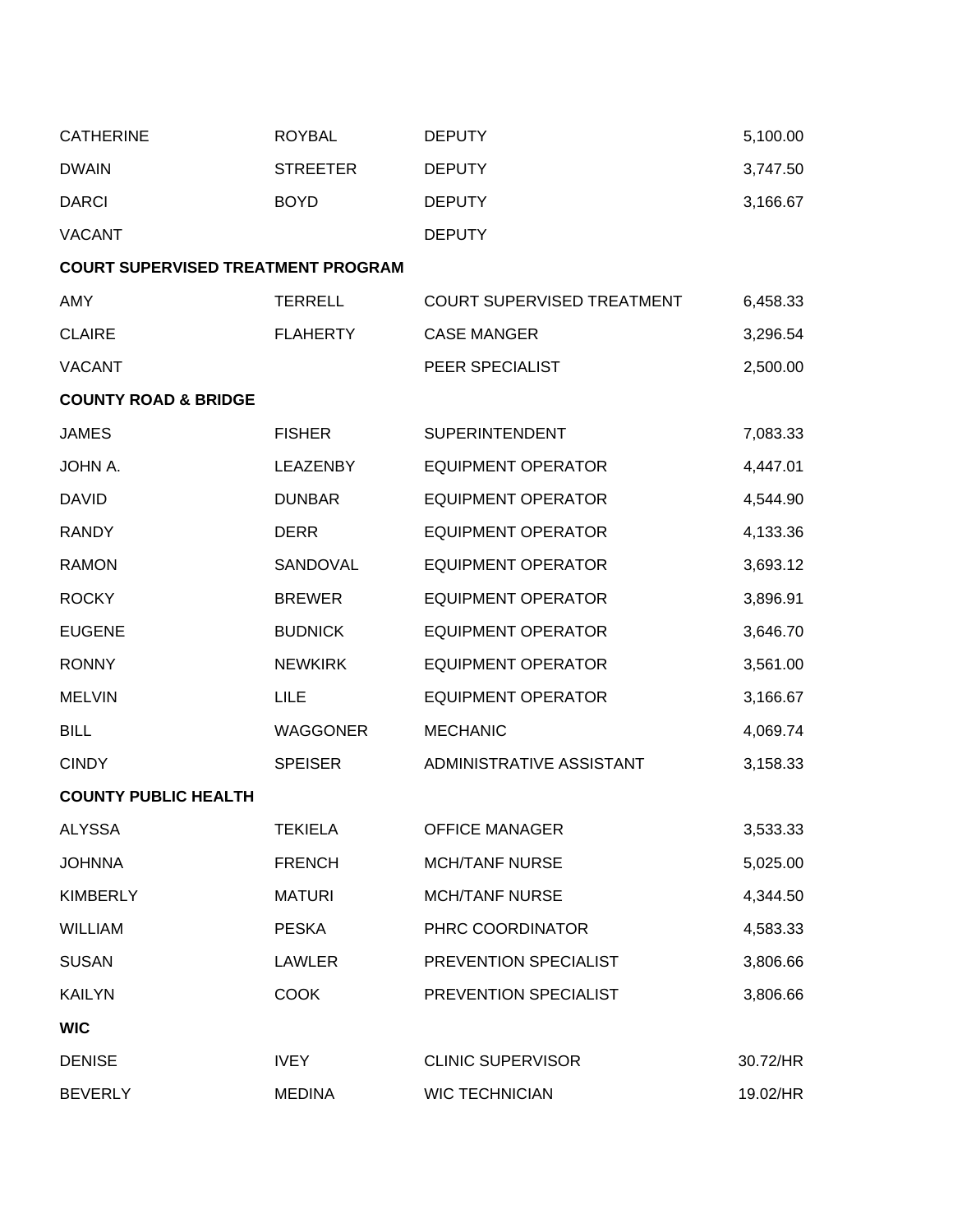# **COUNTY EMERGENCY MANAGEMENT**